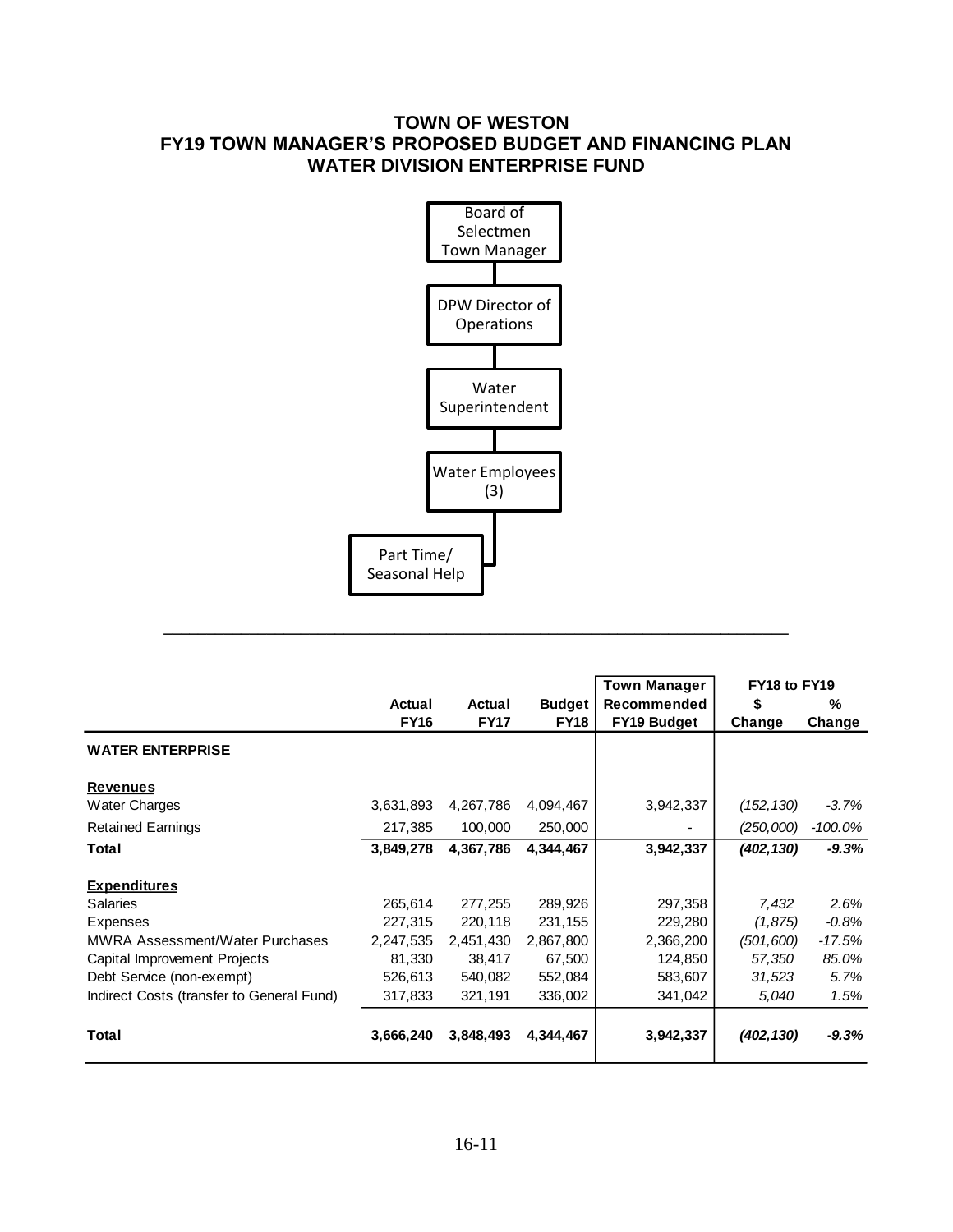#### **Town of Weston FY19 Town Manager's Proposed Budget**

## **PUBLIC WORKS: Water Division-Enterprise Fund**

## **Description of Services**

The Department of Public Works Water Division is responsible for the maintenance and repair of all aspects of the Town's water system. Responsibilities include installing water services for new residential and commercial construction, water main replacement, water main repairs, installation of hydrants, leak detection, crossconnection control and the replacement of older water meters.

While shown as part of the DPW budget, the Water Division is an Enterprise Fund and, therefore, is not included in the General Fund. 100 percent of the direct and indirect costs for water service are covered by water fees and charges.

## **FY19 Departmental Goals**

- 1. Continue our high standards relating to water quality and maintaining our water distribution system.
- 2. Continue to improve Water Division services by increasing supervision of division employees.
- 3. Develop water conservation educational program to reduce water usage.
- 4. Continue efforts to reduce unaccounted for water with yearly leak detection and timely repair of water service and water main leaks and replacement of aging existing meters.
- 5. Utilize the Water System Hydraulic Analysis as a tool to improve water quality, safety and delivery.
- 6. Continue program of mapping out annual activities such as exercising gates.

|                                 | <b>FY16</b>   | <b>FY17</b>   | <b>FY18</b>   | <b>FY19</b>      |
|---------------------------------|---------------|---------------|---------------|------------------|
| <b>Staffing Levels</b>          | <b>Funded</b> | <b>Funded</b> | <b>Funded</b> | <b>Requested</b> |
| <b>Water Superintendent</b>     |               |               |               |                  |
| <b>Heavy Equipment Operator</b> |               |               |               |                  |
| Meter Reader/Installer          |               |               |               |                  |
| <b>Water Systems Specialist</b> |               |               |               |                  |
| Part Time/Seasonal Help         | 1PT           | 1PT           | 1PT           | 1PT              |
| <b>Total FTE</b>                |               |               |               |                  |

#### **Budget Recommendations**

Level Services: Overall, this budget is decreasing because Weston's water consumption for calendar year 2017 decreased by approximately 169 million gallons. The FY19 MWRA assessment for water is based on consumption in FY2017. When combined with a projected 5% rate increase, the water assessment is expected to decrease by \$500,000. The line item for the DEP Safe Drinking Water Assessment will also decrease due to less water consumption in calendar year 2017. The amount for debt service includes the estimated amount for the water main replacement project in FY19.

New Requests Recommended by Town Manager: None requested

New Requests Not Recommended by Town Manager: None